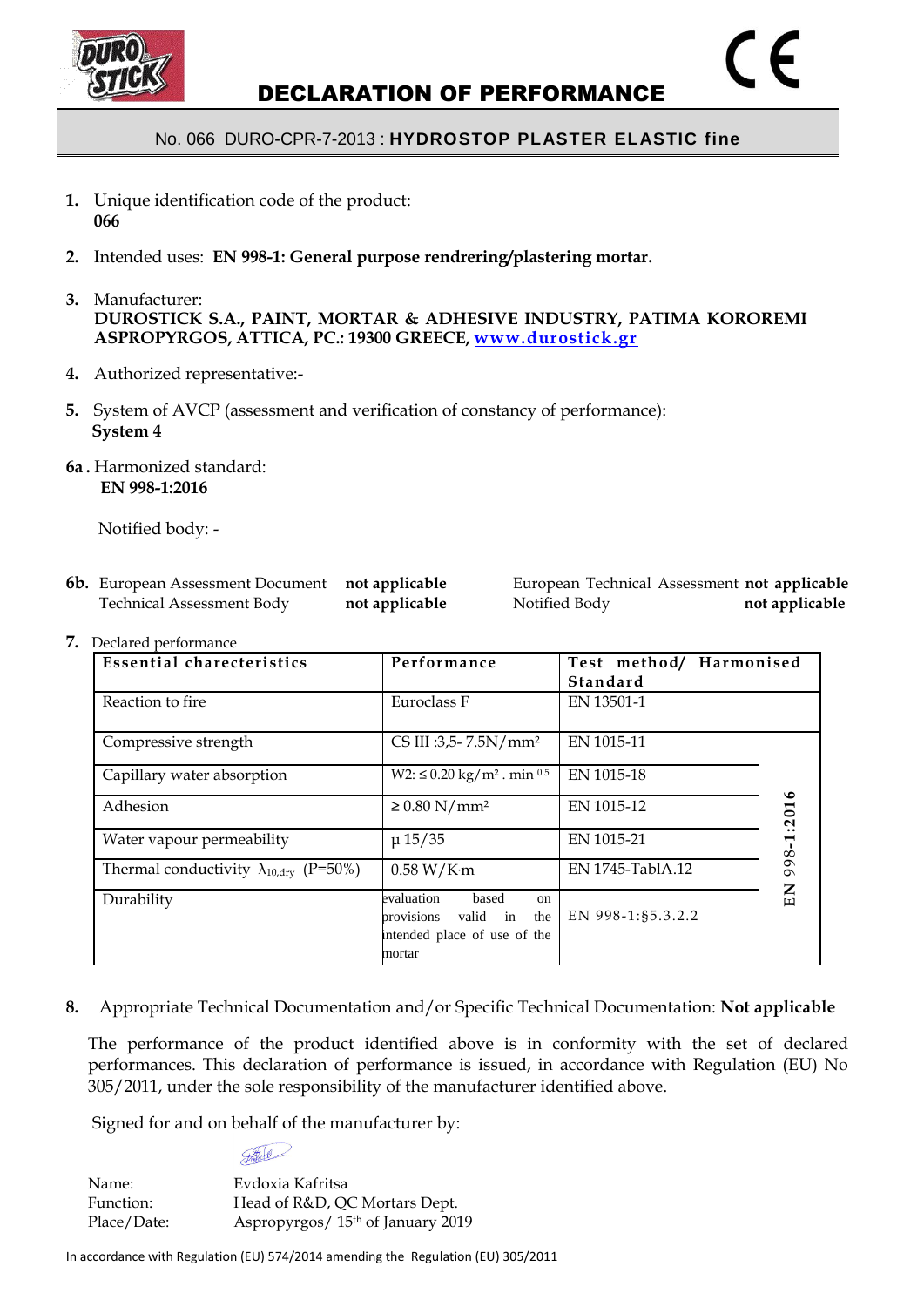|                                                                                      | <b>DUROSTICK S.A</b>                                |  |  |  |
|--------------------------------------------------------------------------------------|-----------------------------------------------------|--|--|--|
|                                                                                      |                                                     |  |  |  |
| <b>ASPROPYRGOS ATHENS PC: 19300</b>                                                  |                                                     |  |  |  |
| <b>GREECE</b><br>10                                                                  |                                                     |  |  |  |
| <b>DoP</b> No: 066<br>EN 998-1:2016                                                  |                                                     |  |  |  |
| <b>HYDROSTOP PLASTER ELASTIC fine</b><br>General purpose plastering/rendering mortar |                                                     |  |  |  |
| GP: CSIII/W2                                                                         |                                                     |  |  |  |
| <b>Reaction to fire:</b><br>Adhesive strength :                                      | <b>Euroclass F</b><br>≥0.80 N/mm <sup>2</sup> FP: B |  |  |  |
| <b>Water absorption:</b>                                                             | W <sub>2</sub>                                      |  |  |  |
| Water vapour diffusion                                                               |                                                     |  |  |  |
| coefficient:                                                                         | $\mu$ 15/35                                         |  |  |  |
| <b>Dry Bulk Density:</b>                                                             | 1560 kg/m <sup>3</sup>                              |  |  |  |
| <b>Thermal</b>                                                                       |                                                     |  |  |  |
| conductivity $(\lambda_{10, \text{ dry}})$ :                                         | $0.58$ W/m·K (Table value P=50%)                    |  |  |  |
| <b>Durability (against freeze/thaw):</b> evaluation based on provisions              |                                                     |  |  |  |
| valid in the intended place of use of the mortar                                     |                                                     |  |  |  |
| Release of dangerous substances: see MSDS                                            |                                                     |  |  |  |

*- The packaging was already printed before the latest CE revision.*

*- Printing error*

In accordance with Regulation (EU) 574/2014 amending the Regulation (EU) 305/2011

*The CE marking shown in this Declaration of Performance is the most recent, in accordance with the current regulation. Possible variations of the present marking with the corresponding one appearing on the packaging or the Technical Data Sheet may be due to the following reasons:*

*<sup>-</sup> Differences due to packaging sizes and printing method*.